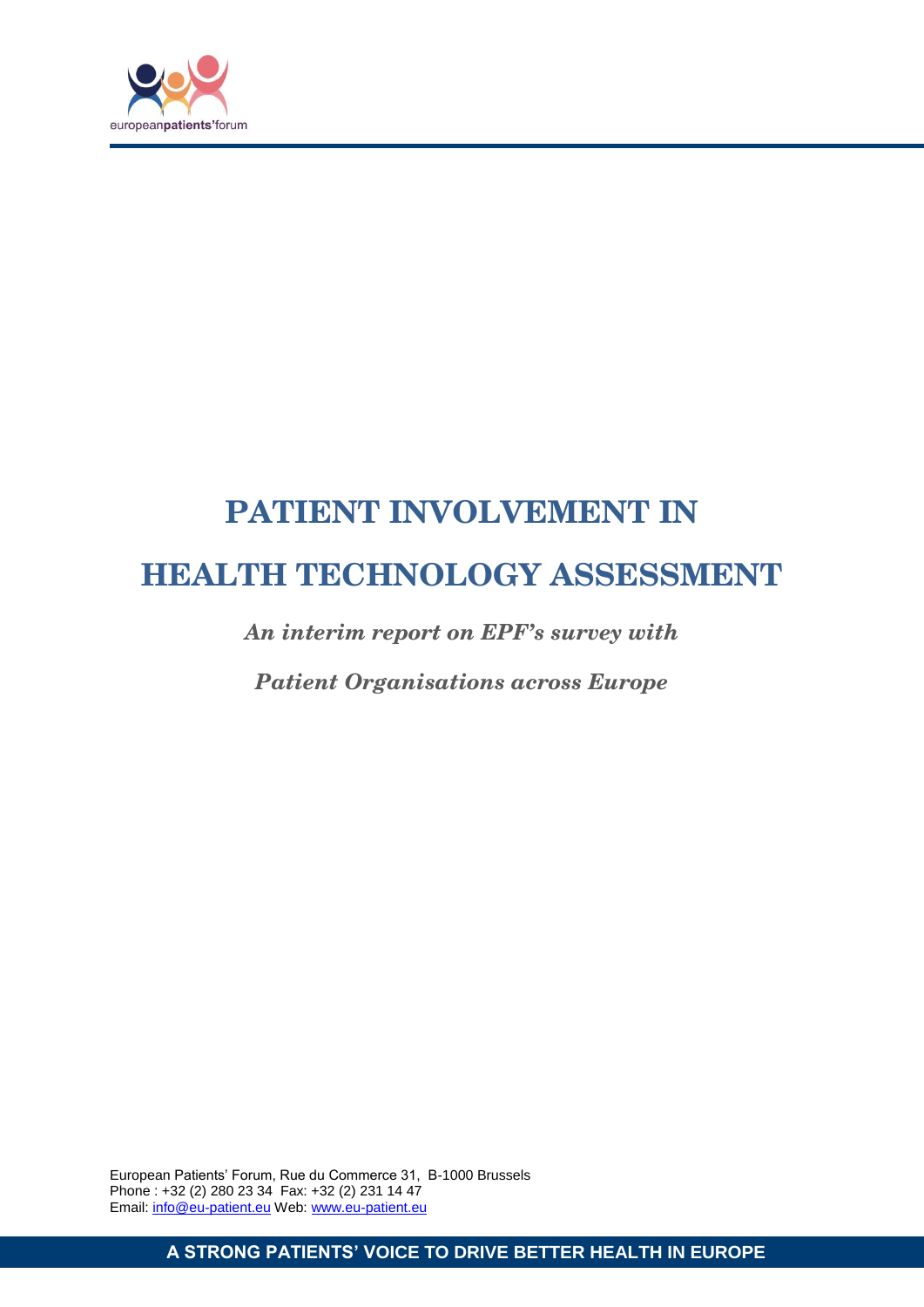

## **Table of Contents**

| 2.1.5 Impact of patient involvement in the work of HTA agencies and decision-making |  |
|-------------------------------------------------------------------------------------|--|
|                                                                                     |  |
| 2.2 FACILITATORS AND CHALLENGES FOR PATIENT INVOLVEMENT10                           |  |
|                                                                                     |  |
|                                                                                     |  |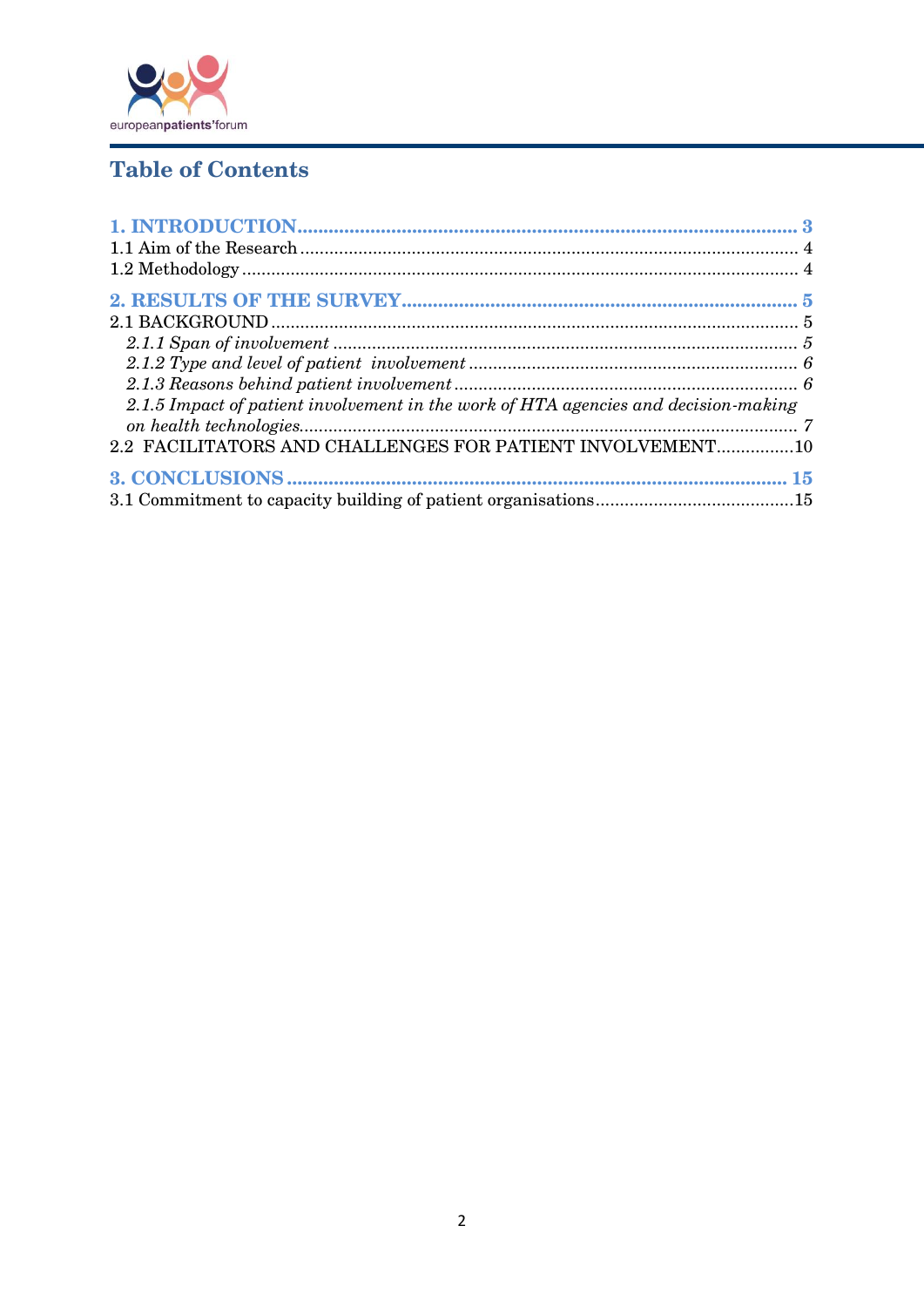

## **1. INTRODUCTION**

Health Technology Assessment (HTA) is a multidisciplinary tool that ideally should involve patients' perspectives; however, in reality there is still a long way to go in achieving meaningful patient involvement in HTA. The existing material on patient involvement in HTA, though not extensive includes literature, surveys and tools (e.g. literature in IJTAHC, INAHTA surveys and HTAi Glossary for Consumers and Patients). It has been produced to either directly support or to inform and initiate discussion on involving patients, patient organisations, citizens, informal carers and/or consumers in HTA. Despite doing some good groundwork, patient organisations are still struggling to gain a foothold in the HTA process, as was highlighted in EPF's HTA Seminar<sup>1</sup> held in May 2010. The need to follow up on the seminar, during which the patients' organisations clearly called for support to be meaningfully involved in HTA processes, led EPF to conduct this research to further explore and address some of the issues around patient involvement in HTA.

The research is divided into three stages. It involves collecting primary data, mainly through surveys and discussions with three main stakeholder groups: HTA agencies (first stage), HTA appraisal committees/policy makers (second stage) and patient organisations (third stage). The reports of the previous stages are available in EPF website. This report describes the main findings obtained from the third stage. As a final step, a comprehensive report will integrate the results of all phases aiming to provide an as accurate as possible state of the art of patient involvement in HTA in Europe. In this way, EPF intends to get a complete overview of the three stakeholder groups and their perspectives to inform and shape HTA patient involvement in Europe.

**.** 

 $<sup>1</sup>$  The seminar report is available at:</sup>

[http://www.eu-patient.eu/Documents/Publications/ConferenceSeminarReports/hta-seminar-2010-brussels](http://www.eu-patient.eu/Documents/Publications/ConferenceSeminarReports/hta-seminar-2010-brussels-report.pdf)[report.pdf\)](http://www.eu-patient.eu/Documents/Publications/ConferenceSeminarReports/hta-seminar-2010-brussels-report.pdf).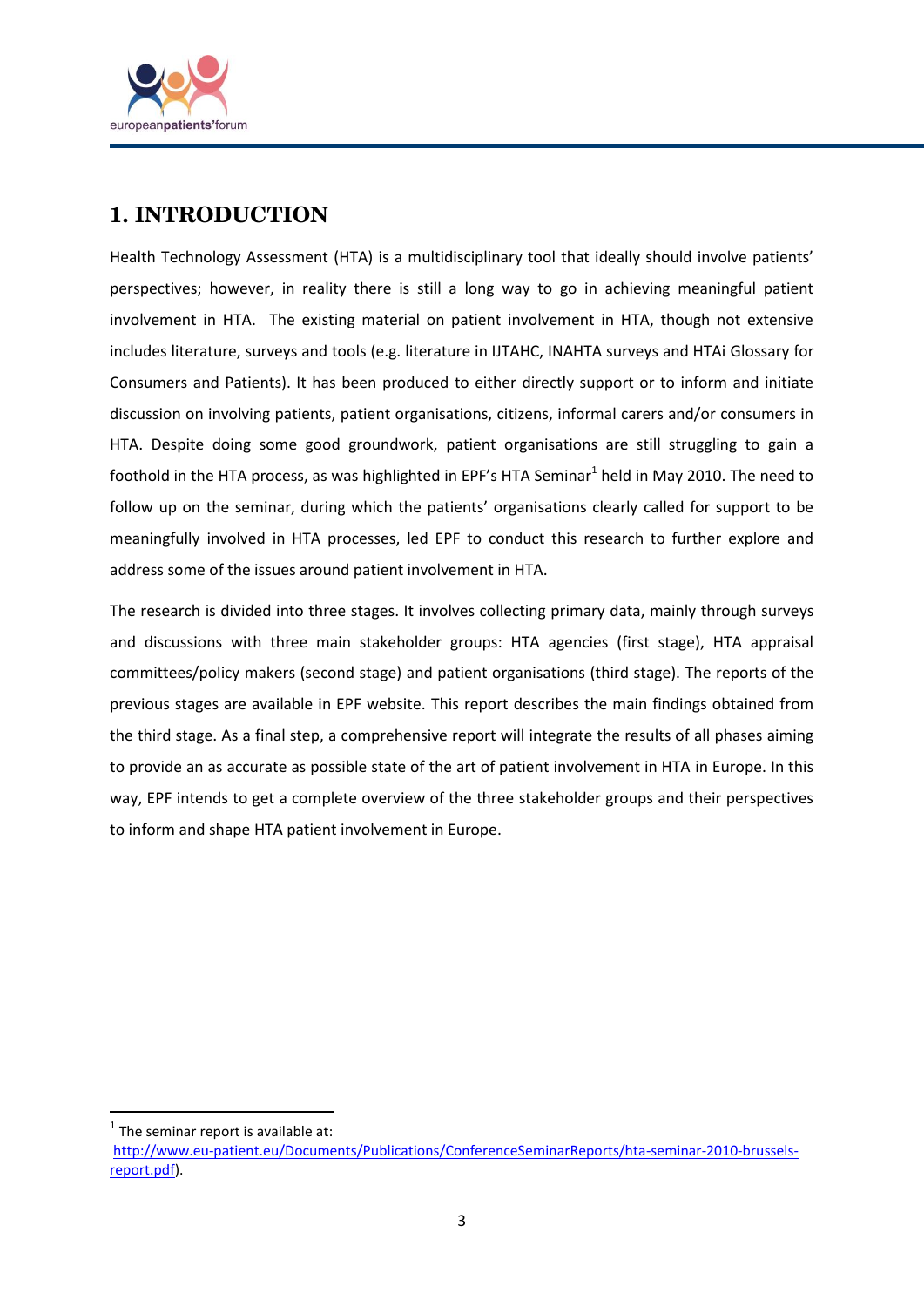

## *1.1 Research Aim*

The aim of the research is twofold:

- I. To identify the current situation, good practices in place and the challenges of patient involvement in HTA in European countries.
- II. To contribute this knowledge to the process of informing and building the capacity of patient organisations, HTA agencies and HTA appraisal committees and decision-makers in Europe, by producing a toolkit (manual, guide or other format).

## *1.2 Methodology*

The scope of patient involvement in the survey is intended to comprise three levels and types of involvement:

Involvement at organisational level:

1. Patient organisations through their representatives Involvement at individual level:

- 2. Lay patients
- 3. Informal carers (relatives and friends).

The survey was piloted with two patient organisations and the questions were modified based on their input. The questionnaire comprised multiple- choice questions and open and closed ended questions. It also ensured flexibility in order to collect qualitative perspectives. The Survey Monkey online tool was used to conduct the survey and it was sent electronically to participants' official email addresses.

The first step to conduct the survey was to contact patient organisations from across Europe. The following channels were used: (1) with their agreement to take part, the survey was sent to all participants of Patient Involved in NICE (PIN) group that includes patient organisations that give their input to HTA (2) EPF members and (3) EPF directory of patient organisations in Europe. 42 organisations started the survey and partially answered while 23 fully completed it. The partially completed answers were excluded from analysis. A response rate could not be calculated as the survey employed a snowball sampling technique.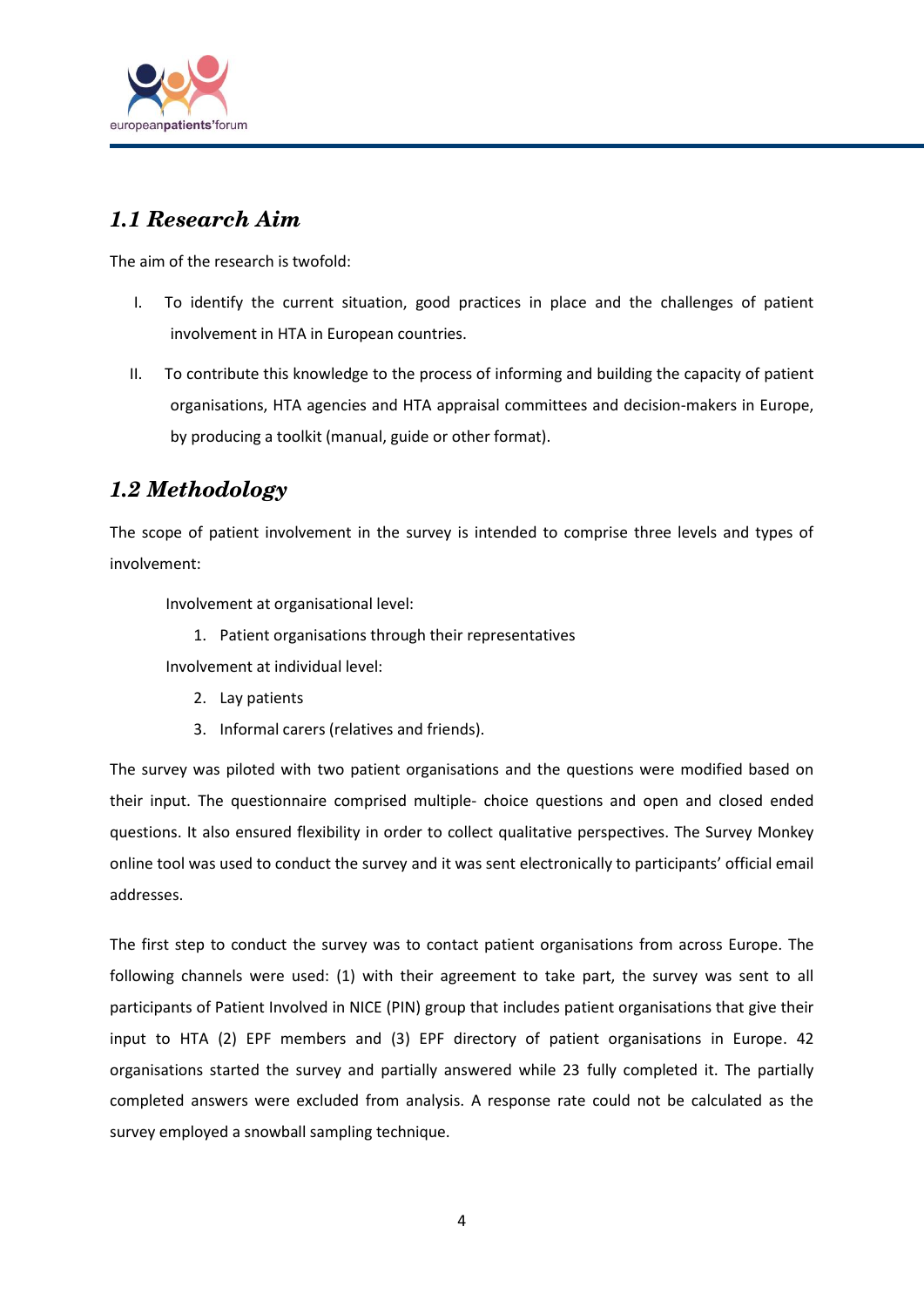

## **2. RESULTS OF THE SURVEY**

Out of the 23 respondents who completed the questionnaire, 10 indicated that their organisations have been involved in HTA. Out of these 10, eight responded the subsequent questions detailing their experiences in HTA involvement.

The findings are presented in two sub-sections:

- Background on patient involvement in HTA: it describes the current status of involvement of the patient organisations;
- Facilitators and Challenges to patient involvement: in addition to enablers and barriers, this section also describes the ideal type and level of involvement wished by patient organisations and some good practices.

#### *2.1 BACKGROUND*

Respondents were asked to list a maximum of five HTA agencies that they interact with and they listed HTA agencies, national health insurance agencies, national health services, ministries of health. They were also asked to list the decision-making body/HTA appraisal committees that their organisation interacts with. The bodies they listed are national organisations of pharmaceutical and medicinal products, national health insurance, ministries of health, and national health services.

#### **2.1.1 Span of involvement**

Out of the eight organisations that responded to the specific questions regarding their involvement in HTA, five were represented by staff members who contributed an organisational perspective to HTA, two were represented by lay patient members of the organisation who contributed an organisational perspective, and one was represented by lay patient member of the organisation who contributed an individual experience.

These organisations started contributing patient perspectives to HTA at different time periods. Two of them have been involved for more than 10 years, one has been contributing for 5-10 years and five of them for 3-5 years.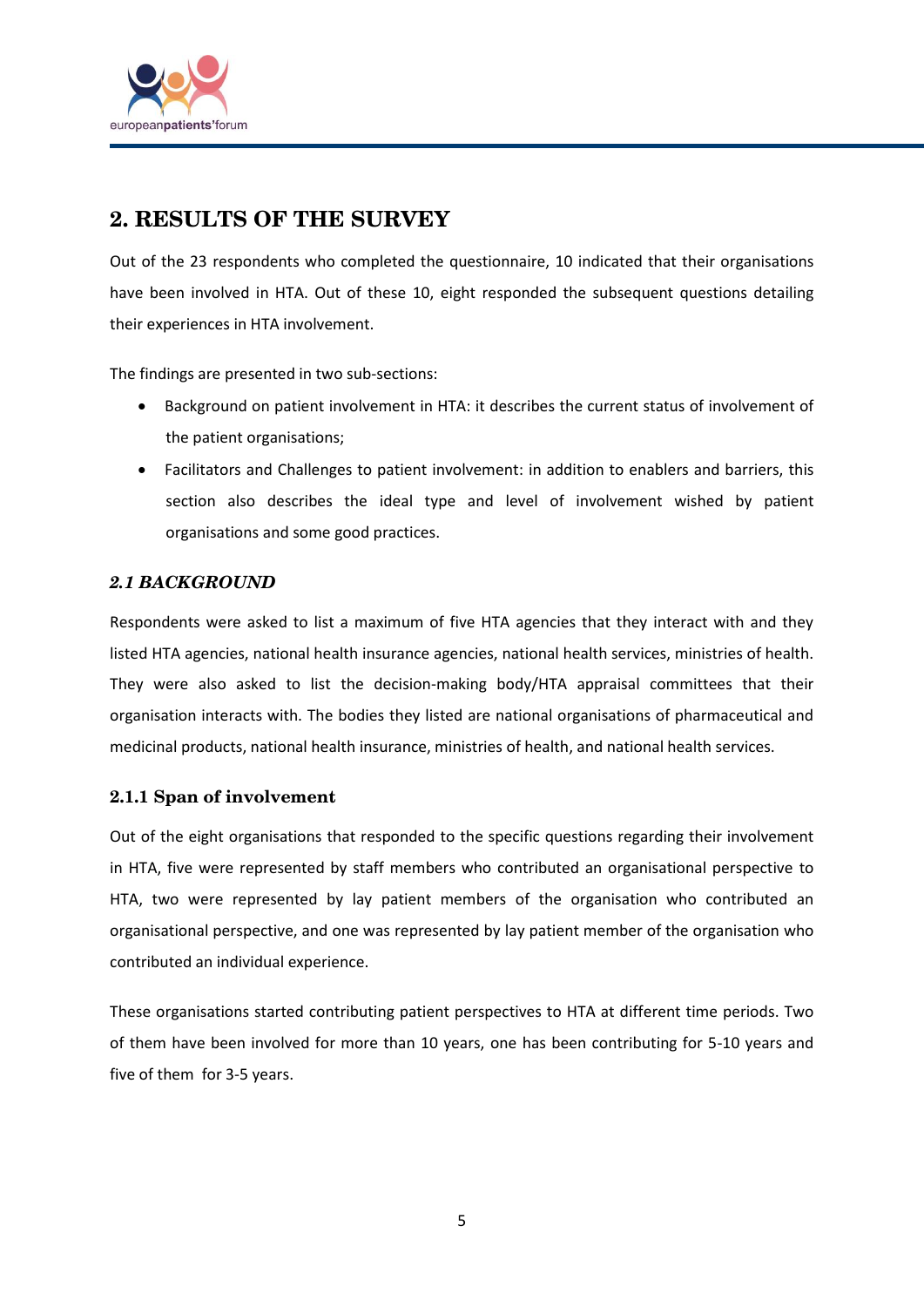

#### **2.1.2 Type and level of patient involvement**

Out of these eight patient organisations, the majority were lowly or not involved in HTA stages such as identification, filtration, prioritisation, production of information, and internal review. On the other hand, the majority were highly or moderately involved in phases such as assessment, external review and diffusion/dissemination.

| Type and level of<br>involvement in HTA stages | High to<br>moderate<br>involvement | Low to no<br>involvement | Don't know |
|------------------------------------------------|------------------------------------|--------------------------|------------|
| <b>Identification</b>                          | 2                                  | 3                        | 3          |
| <b>Filtration</b>                              | $\mathfrak{p}$                     | 3                        | 3          |
| <b>Prioritisation</b>                          | 3                                  | 4                        |            |
| <b>Assessment</b>                              | 4                                  | 3                        |            |
| <b>Produce information</b>                     | 3                                  | 5                        |            |
| Internal review                                | 3                                  | 5                        |            |
| <b>External review</b>                         | 5                                  | C                        |            |
| Diffusion and                                  | 6                                  | 2                        |            |
| dissemination                                  |                                    |                          |            |

Table 1: The type and level of involvement in different phases of the work of HTA agencies

The findings related to their involvement in decision-making on health technologies based on HTA have been summarised in the following table. There is no or low involvement in prioritising HTA research topics, topic selection or scoping. And similarly in appraisal committees. Patients are involved mainly through public consultations, in providing patient evidence and in appeals against decisions.

| Involvement in HTA stages through                                                            | High to<br>moderate<br>involvement | Low to no<br>involvement | Don't know |
|----------------------------------------------------------------------------------------------|------------------------------------|--------------------------|------------|
| <b>Appraisal committees</b>                                                                  | 3                                  | 5                        |            |
| <b>Public consultations</b>                                                                  | 5                                  | 2                        | 1          |
| Provide patient evidence that has<br>been included in HTA reports used by<br>decision-makers | 5                                  | C                        | 1          |
| Appeals against the final<br>recommendations of the decision<br>makers                       | 5                                  | 2                        |            |
| <b>Involvement in prioritising HTA</b><br>research topics/topic<br>selection/scoping         |                                    | 6                        |            |

Table 2: Type and level of involvement in decision-making on health technologies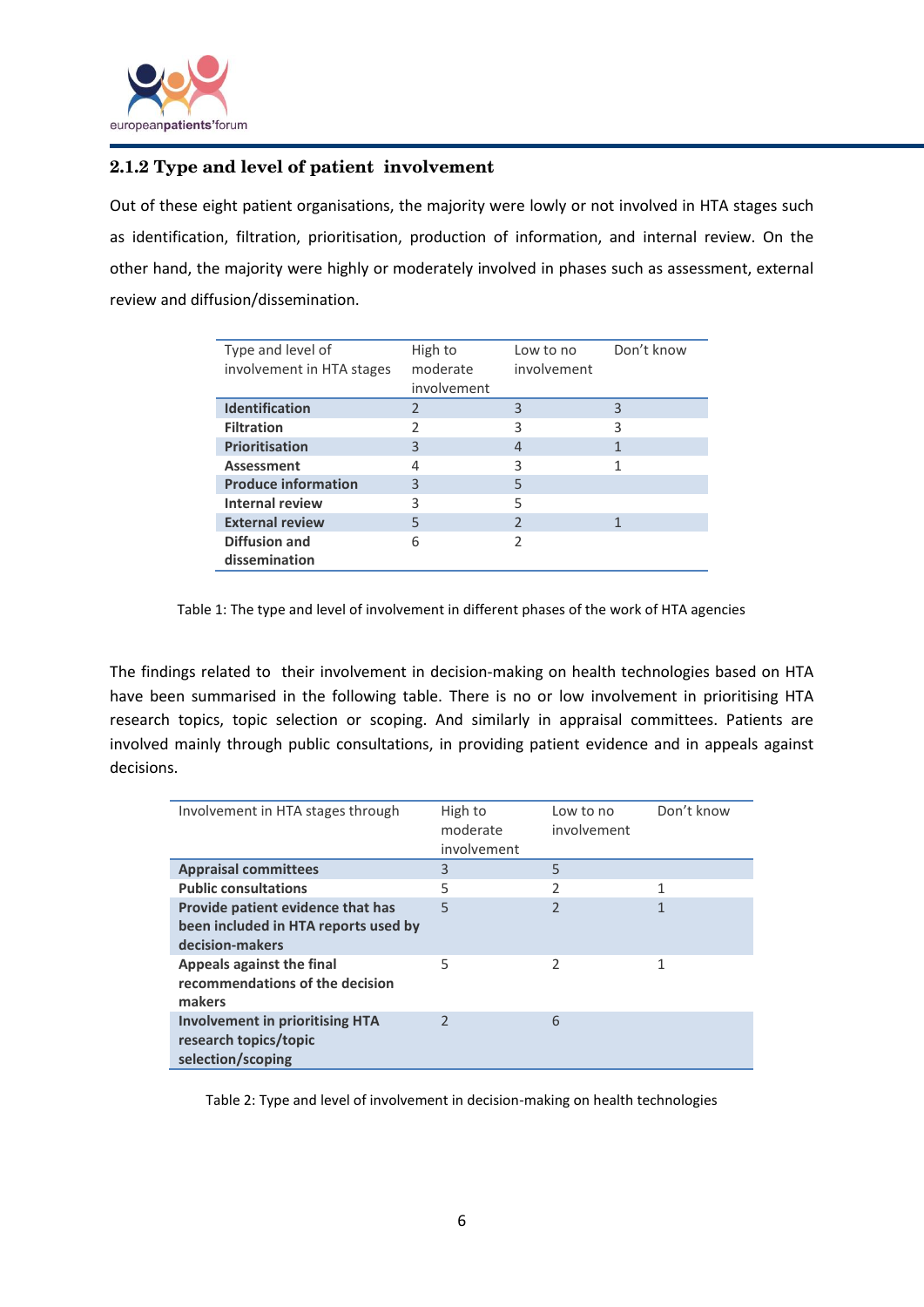

#### **2.1.3 Reasons behind patient involvement**

Five respondents indicated that they got involved in HTA upon their own initiative/interest. Four of them stated that it was also due to the demand from the members of the patient organisation and another four stated that it was because of policy-makers'/decision-makers' initiative. The other reasons were HTA agencies' initiative (3), observation of experiences or good practices from other patient organisations (2), recommendation by international or European HTA bodies and decision makers/HTA appraisal committee's interest (2), and HTA appraisal committees' interest (1).

#### **2.1.4 Competencies required to participate in HTA**

According to the respondents, all five areas of competency are almost equally important for patient organisations in order to be involved in HTA. The competencies that patient representatives should have even at a minimum level are knowledge of evidence based medicine and HTA's basic concepts, understanding of HTA methodology, in depth knowledge of disease condition, practical knowledge of how and when to contribute evidence, and knowledge to interpret standard clinical research.

| Involvement in HTA stages through                                       | <b>Highly to</b><br>moderately<br>important | Lowly or not<br>important | Don't know |
|-------------------------------------------------------------------------|---------------------------------------------|---------------------------|------------|
| <b>Knowledge of Evidence Based Medicine</b><br>and HTA's basic concepts | 7                                           | 1                         |            |
| <b>Understanding of HTA methodology</b>                                 | 7                                           | 1                         |            |
| In depth knowledge of disease<br>condition                              | 7                                           | $\mathbf{1}$              |            |
| Practical knowledge of how and when<br>to contribute evidence           | 7                                           |                           |            |
| Knowledge to interpret standard<br>clinical research                    |                                             |                           |            |

Table 3: The competencies that a patient organisation/representative should have to be involved in HTA

#### **2.1.5 Impact of patient involvement in the work of HTA agencies and decisionmaking on health technologies**

When asked to rate the impact of their organisation's involvement in the work of HTA agencies, respondents rated 'better understanding of technology impact in real life context' and 'better understanding of the quality of life aspects' as the two areas they were able to have the most impact. 'Better quality of assessments and comprehensive information' and 'higher accuracy in measuring needs and preferences of patients' are other aspects where a high impact is also observed by respondents. On the other hand, respondents think that they do not have much influence on 'higher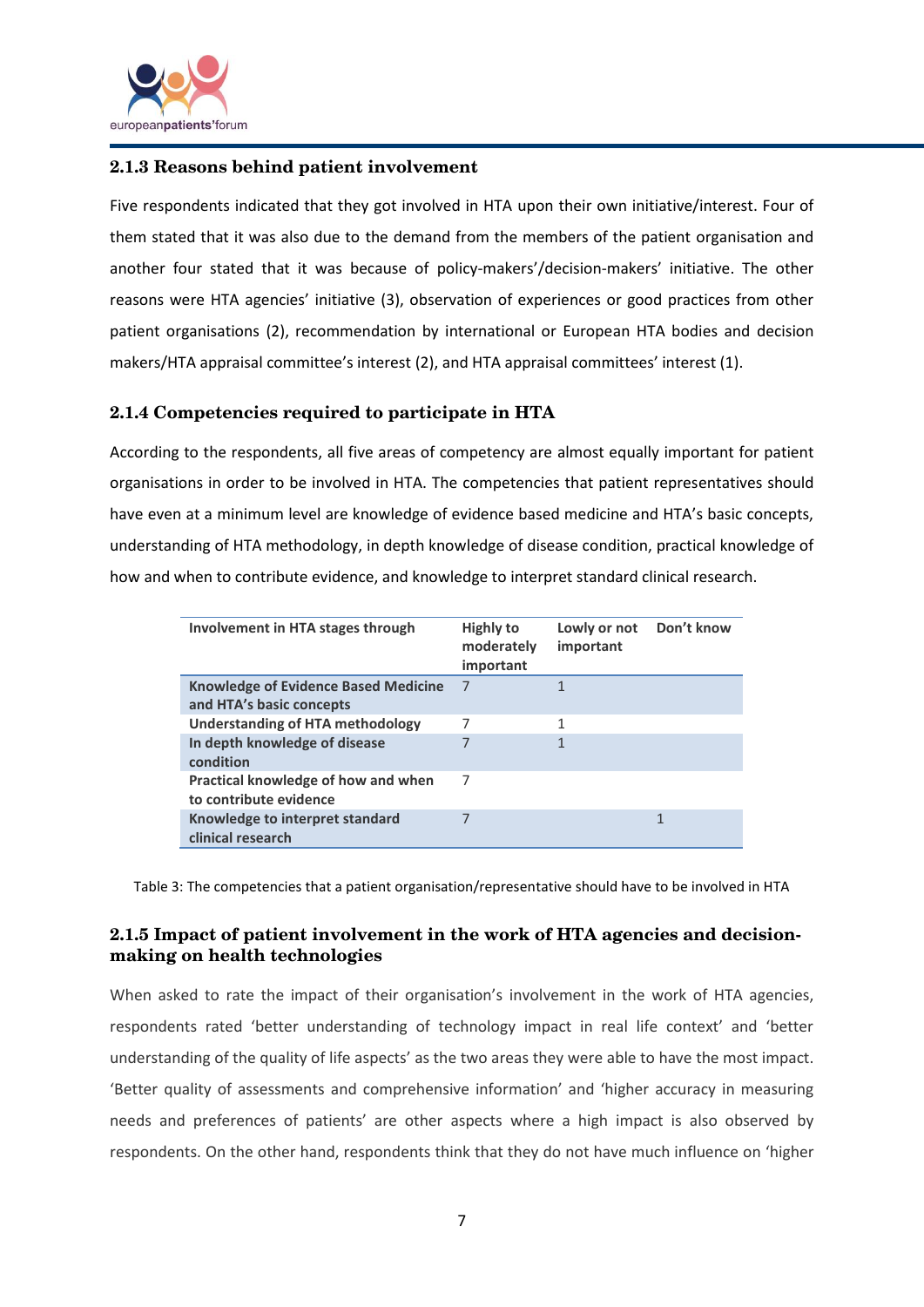

reliability and relevance of reports to the local context' and 'increased timeliness in producing information'

| Impact                                                                                                                                                                  | High to<br>moderate<br>impact | Low to no<br>impact | Don't know               |
|-------------------------------------------------------------------------------------------------------------------------------------------------------------------------|-------------------------------|---------------------|--------------------------|
| Better quality of assessments and<br>comprehensive information                                                                                                          | $\overline{4}$                | 3                   | 1                        |
| <b>Better understanding of technology</b><br>impact in real life context (e.g. barriers to<br>comply to current therapy, side effects,<br>patient capacity to pay etc.) | 5                             | 3                   |                          |
| Better understanding of the QOL aspects                                                                                                                                 | 5                             | 3                   |                          |
| Higher accuracy in measuring needs and<br>preferences of patients                                                                                                       | 4                             | 3                   | 1                        |
| Higher reliability and relevance of reports<br>to the local context                                                                                                     | $\overline{2}$                | $\overline{4}$      | $\overline{\phantom{a}}$ |
| Increased timeliness in producing<br>information                                                                                                                        | $\overline{2}$                | 5                   | 1                        |
| Lower costs for producing reports                                                                                                                                       |                               | 5                   | 3                        |

#### *Table 4: Impact of involvement in the work of HTA agencies*

When it comes to the impact of patient organisations' involvement in HTA decision-making on health technologies, we see that the highest impact is perceived to be on 'decisions made meeting patients' needs in terms of quality of life and patient expected outcomes'. While moderate effects are seen on other aspects such as 'higher reliability and relevance of decisions', 'increased transparency and accountability in decision-making', 'addressing unmet needs of patient groups', 'patient-centred health expenditures', and 'decisions being more consensus-driven'; the least impact is seen on 'increased timeliness in making decisions'.

| Impact                                                                                                  | High to<br>moderate<br>impact | Low to no<br>impact | Don't know |
|---------------------------------------------------------------------------------------------------------|-------------------------------|---------------------|------------|
| Decisions made meet patients' needs in<br>terms of QOL and patient expected<br>outcomes                 | 5                             | 3                   |            |
| Higher reliability and relevance of<br>decisions (e.g. which treatment and care<br>should be available) | 3                             | 4                   | 1          |
| Increased transparency and<br>accountability in decision-making                                         | 3                             | 5                   |            |
| Increased timeliness in making decisions                                                                | 1                             | 7                   |            |
| Addressing unmet needs of patient<br>groups                                                             | 3                             | 5                   |            |
| Patient centred health expenditures                                                                     | 3                             | 5                   |            |
| Decisions will be more consensus-driven                                                                 | $\overline{2}$                | 5                   | 1          |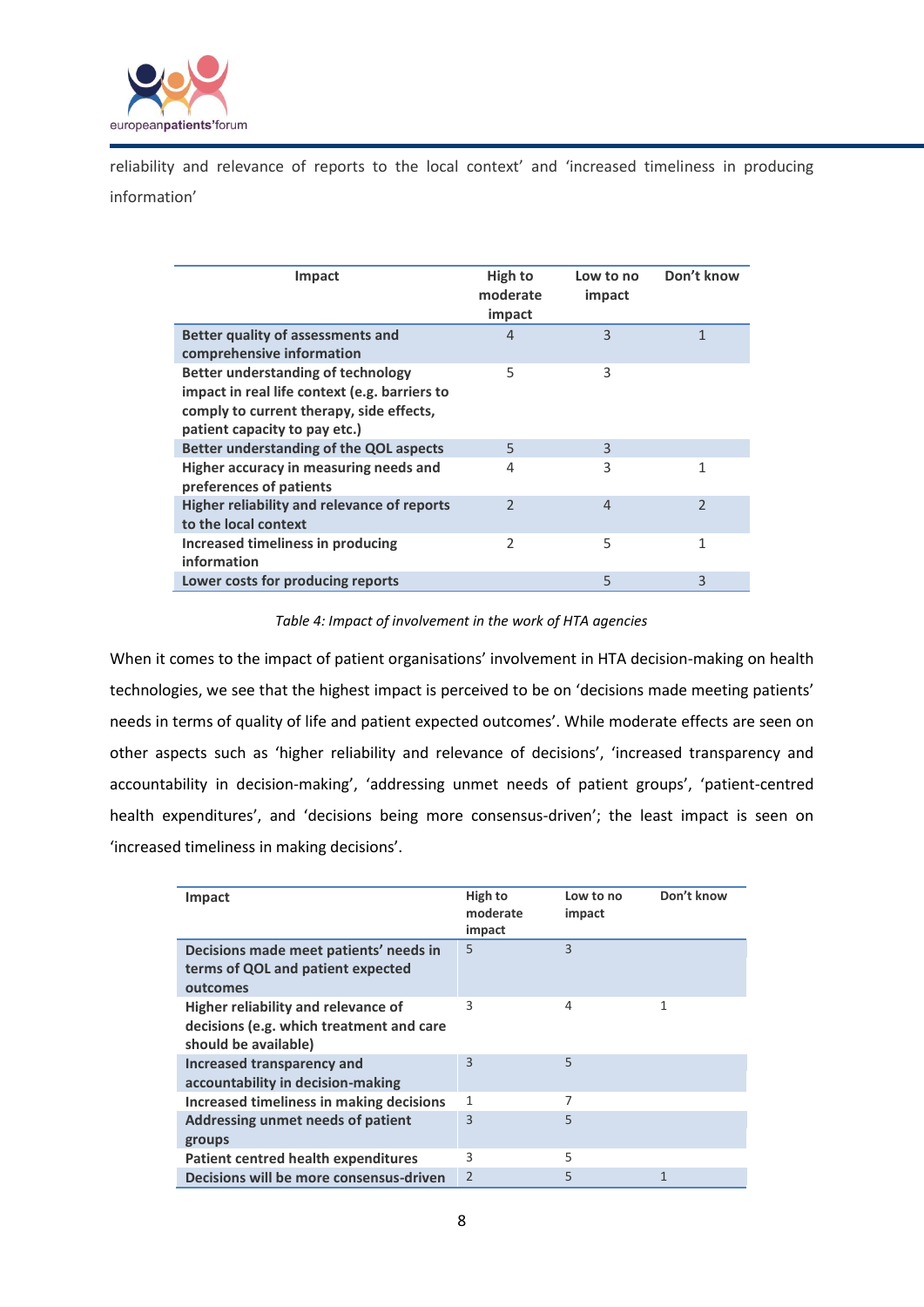

Table 5: Impact of involvement in HTA decision-making on health technologies

We also asked if the perspective brought by patients/informal carers/patient organisations (needs, preferences, patient evidence) are currently being integrated into HTA reports or decision-making based on HTA reports. Three respondents indicated that their perspective was being integrated into reports, while one did not know. Four other respondents stated that patients' contribution was not being integrated into HTA reports. On the other hand, five respondents indicated that patients' perspective was integrated in decisions made while three of them stated the opposite.

Some respondents who claimed that patients' perspective is not taken into account provided detailed explanations. The problems they point out are the following: patient organisations being neglected, patients being asked very simplistic questions which are not really taken into account, lack of transparency during the production of reports.

*"Speaking spontaneously I am not aware of any of the reports. Anyway my own impression is that the health technology lobby are asking patients to supply the answer to questions which really could be answered by themselves, without recourse to patients, with a minimum of reflection on what it is they are trying to do. Ironically I have the impression that the health technologists are looking for an apologia or endorsement from patients. There is also a smug and self-righteous element in this commerce and a lack of humility."*

*"As far as I am aware patient organisations […] are hardly ever included in the drafting of HTA reports. We are allowed to comment as a stakeholder for specific dossiers, but this is only in writing. We do receive final reports afterwards and sometimes a covering letter as to why our comments are incorporated yes or no. Since other stakeholders (physicians, pharmacists and industry) are also invited to comments and we have no view on each other's' comments you can never say in the end what the effect of ours is on the final decision and whose arguments had the biggest weight in the final decision."*

When thinking about impact it is important to have a proper evaluation to really understand whether patient involvement is making a difference and is taken seriously. We therefore asked about any formal evaluation process carried out by an HTA agency, a decision-making body (e.g. HTA appraisal committee) or by their patient organisation itself. Only one out of eight responded positively. While four of them reported that their organsiation was not evaluated, three indicated that they did not know.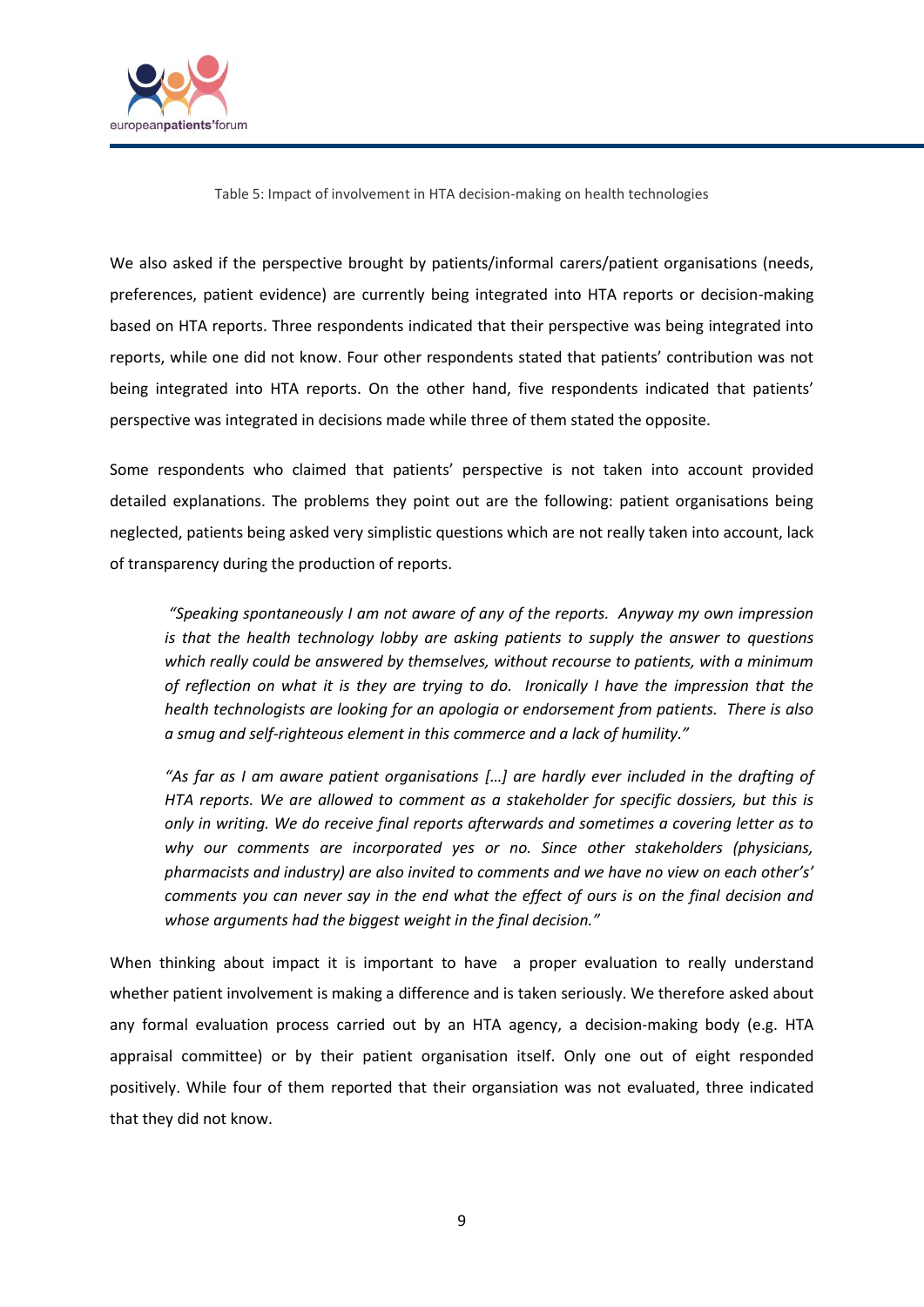

### *2.2 FACILITATORS AND CHALLENGES FOR PATIENT INVOLVEMENT*

Based on the results reported below we can conclude that the most used methods for supporting respondents' organisations are 'easy to read HTA summaries' and 'easy access to key reports/guides/protocols'. On the other hand, the least used methods are 'public documents that describe transparent mechanism in how patient views influence decision-making', 'easy accessibility to journals', and 'regular distribution of newsletters'.

| Methods                                                                                                   | Often or<br>sometimes<br>used | Rarely or<br>never used | Don't know |
|-----------------------------------------------------------------------------------------------------------|-------------------------------|-------------------------|------------|
| Easy, understandable and timely accessibility of<br>information on HTA and how to contribute              | $\overline{3}$                | 5                       |            |
| Easy to read HTA summaries                                                                                | 4                             | 4                       |            |
| Education and training courses                                                                            | $\overline{3}$                | 5                       |            |
| Regular distribution of Newsletters                                                                       | 2                             | 5                       | 1          |
| Easy accessibility to Journals                                                                            | 1                             | 6                       | 1          |
| Workshops, seminars, conferences                                                                          | 3                             | 5                       |            |
| Easy access to key reports/guides/protocols                                                               | 4                             | 3                       | 1          |
| Dedicated websites and forums                                                                             | 3                             | 5                       |            |
| Public documents that describe transparent<br>mechanism in how patient views influence<br>decision-making |                               | 7                       | 1          |

Table 6: How a HTA agency or decision-making body supported involvement

When asked how the patient organisation facilitates the involvement of its representatives in HTA, we found out that the 'easy, understandable and timely accessibility of information on HTA and how to contribute' is the most used facilitator while 'organising workshops, seminars, conferences' and 'easy access to reports/guides/protocols' are quite low in the list. One respondent wanted to detail the way their organisation enables involvement in HTA of its representatives and gave specific information on this:

"*As an umbrella organisation we are assisting the disease bound organisations whenever one of their products is being assessed with the "procedural and legal' part of the process and we help them to report the disease related comments as much as possible. We also answer their questions on how to best influence the decisions."*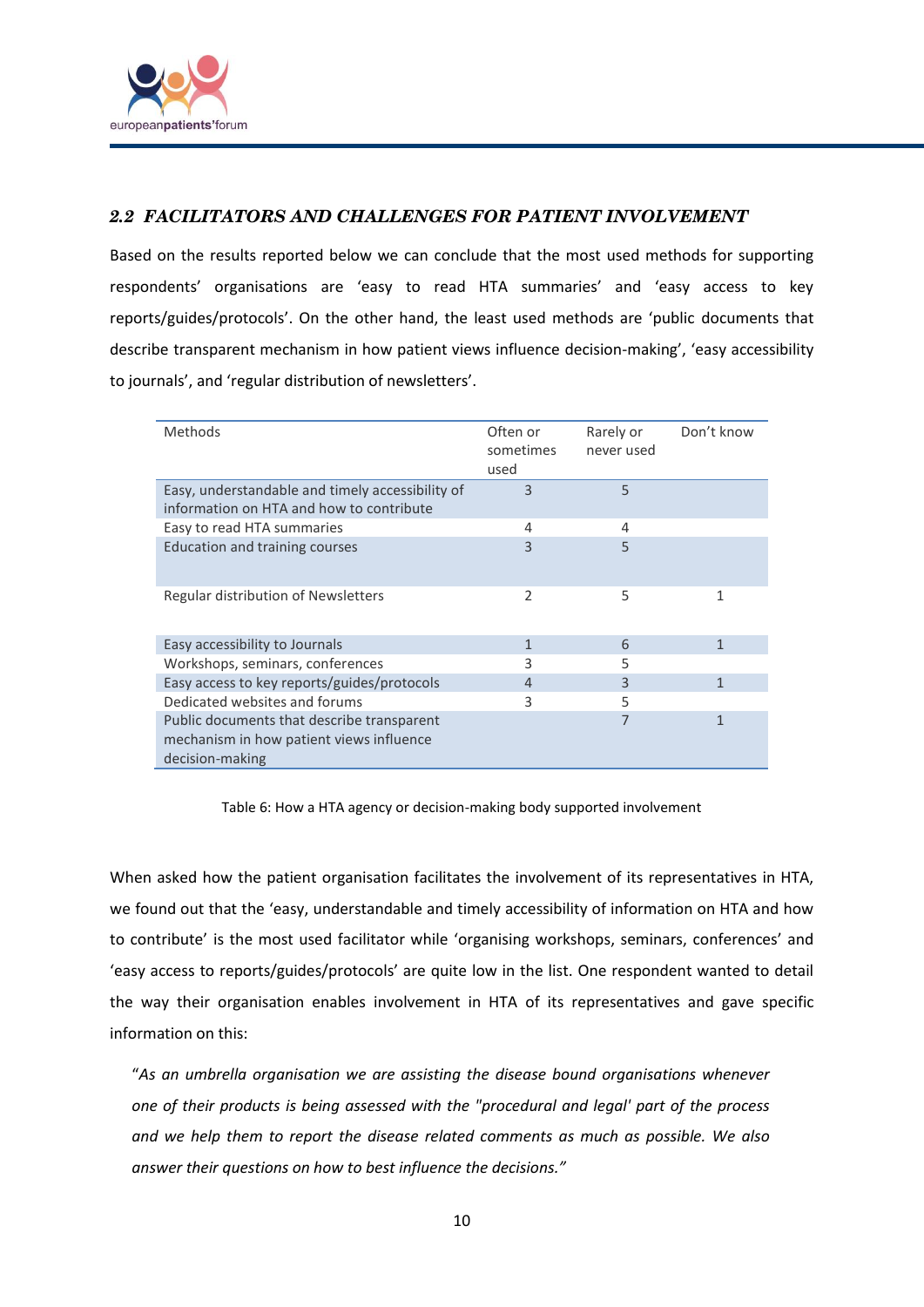

| Facilitators                                   | Often or<br>sometimes<br>used | Rarely or<br>never used | Don't know |
|------------------------------------------------|-------------------------------|-------------------------|------------|
| Easy, understandable and timely                | 4                             | 3                       |            |
| accessibility of information on HTA            |                               |                         |            |
| and how to contribute                          |                               |                         |            |
| Easy to read HTA summaries                     | $\mathcal{P}$                 | 5                       |            |
| Education and training courses                 | $\mathfrak{D}$                | 5                       |            |
| Organising workshops, seminars,<br>conferences |                               | 6                       |            |
| Easy access to key<br>reports/guides/protocols | 1                             | 6                       |            |

Table 7: How patient organisations facilitate involvement of their representatives

The majority of the respondents agreed to most of the challenges proposed in the questionnaire whereas only a few disagreed. The 'don't know' option was selected quite often and the highest numbers in this respect relate to the 'commitment from HTA staff' and 'conflict of interest'. The two items which were agreed on the most are 'knowing the stage at which the engagement is needed or most useful' and 'difficulties to understand the technical language'. Moreover, the two elements that more respondents disagreed compared to the others are 'lack of capacity of the patient organisation/representative' and 'commitment from patients/informal carers/patient organisations'.

| Challenges                                                            | Strongly<br>agree or<br>agree | Strongly<br>disagree or<br>disagree | Don't know   |
|-----------------------------------------------------------------------|-------------------------------|-------------------------------------|--------------|
| Lack of agreed and good method to provide<br>patient evidence         | 12                            | 2                                   | 8            |
| Knowing the stage at which the engagement is<br>needed or most useful | 14                            | 2                                   | 5            |
| Credibility of patient evidence                                       | 13                            | 2                                   | 6            |
| Lack of capacity of the HTA agency to involve<br>patients             | 12                            | 2                                   | 8            |
| Lack of capacity of the patient<br>organisation/representative        | 12                            | 9                                   | $\mathbf{1}$ |
| Commitment from patients/informal carers/<br>patient organisations    | 11                            | 8                                   | 3            |
| <b>Commitment from HTA staff</b>                                      | 9                             | 3                                   | 9            |
| Difficulties to understand the technical language                     | 14                            | 5                                   | 3            |
| Time intensive                                                        | 13                            | 4                                   | 5            |
| Lack of financial affordability                                       | 13                            | 2                                   | 6            |
| Lack of interest of HTA agency                                        | 13                            | 3                                   | 6            |
| Conflict of interest                                                  | 7                             | 5                                   | 9            |

Table 8: Challenges to patient organisations being meaningfully involved in work with HTA agencies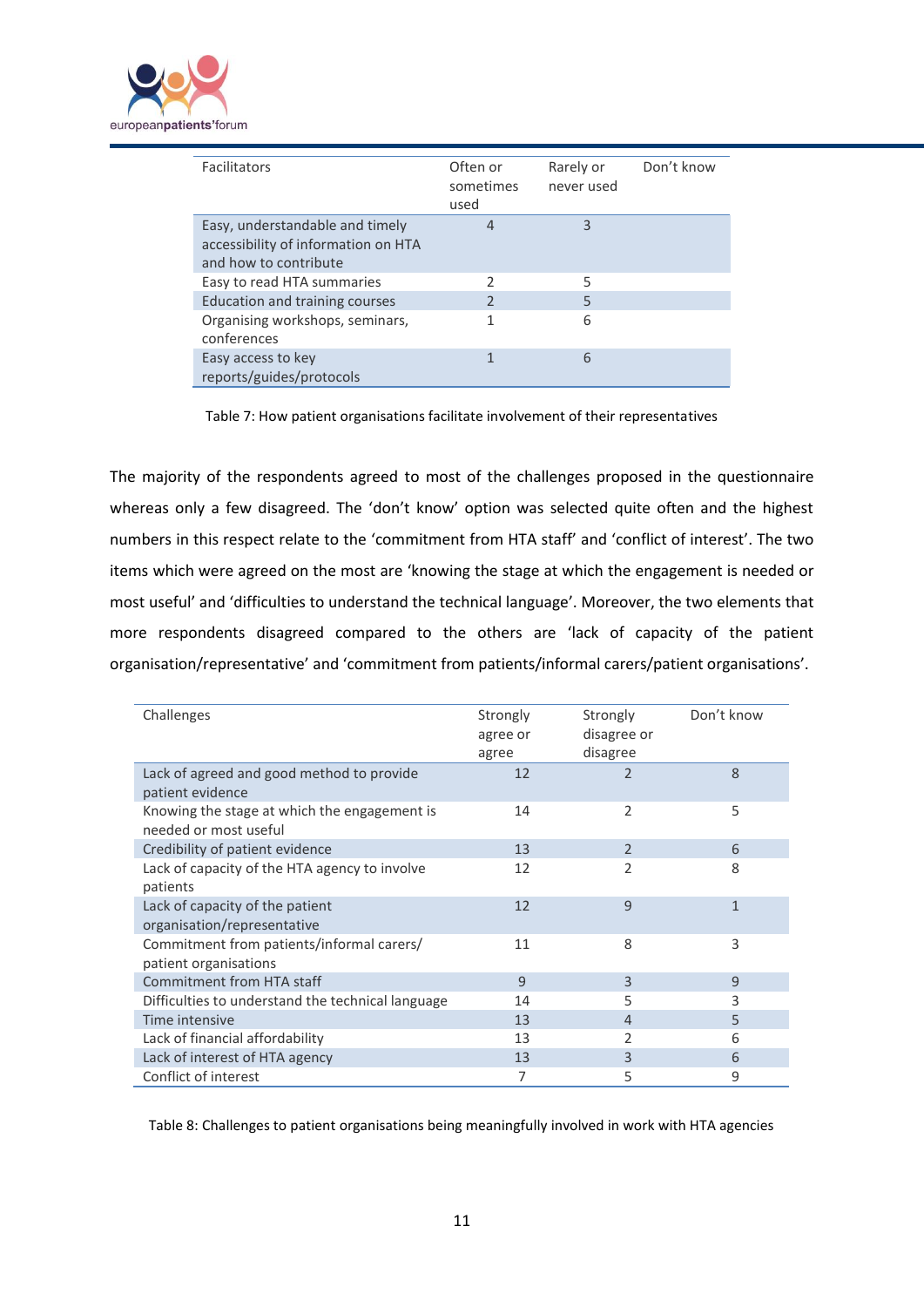

The main challenges to patient organisations being meaningfully involved in decision-making on health technologies are clerly identified as 'lack of commitment from decision-makers' and 'lack of legal or policy framework for patient involvement in HTA decision-making'. Overall, most of the choices offered were accepted as challenges. Besides these, one respondent indicated "lack of medical expertise among patients and patient organisations" as another challenge.

| Challenges                              | Strongly<br>agree or | Strongly<br>disagree or | Don't know               |
|-----------------------------------------|----------------------|-------------------------|--------------------------|
|                                         | agree                | disagree                |                          |
| Understanding who/which institution     | 14                   |                         | 1                        |
| makes the decisions                     |                      |                         |                          |
| Finding an interlocutor within the      | 13                   | 4                       | 5                        |
| decision-making body/institution        |                      |                         |                          |
| Understanding the decision-making       | 13                   |                         | $\overline{\phantom{a}}$ |
| process                                 |                      |                         |                          |
| Lack of commitment from decision-makers | 17                   | 2                       | 3                        |
| Lack of legal or policy framework for   | 16                   | 4                       | $\mathcal{P}$            |
| patient involvement in HTA decision-    |                      |                         |                          |
| making                                  |                      |                         |                          |

Table 9: Challenges to being meaningfully involved in decision-making on health technologies

The respondents were also asked to give their opinion about the ideal type and level of patient involvement in HTA that their organisations would like to see. The five highest ranked stages of involvement in HTA stages were prioritisation (19/23), diffusion and dissemination (18/23) and producing information (18/23).

| Type and level of involvement in HTA<br>stages | High to<br>moderate<br>involvement | Low to no<br>involvement | Don't know     |
|------------------------------------------------|------------------------------------|--------------------------|----------------|
| Identification                                 | 16                                 | 3                        | 4              |
| Filtration                                     | 11                                 | 5                        | 6              |
| Prioritisation                                 | 19                                 | 3                        |                |
| Assessment                                     | 17                                 |                          | 5              |
| Produce information                            | 18                                 |                          | $\overline{4}$ |
| Internal review                                | 15                                 |                          | 4              |
| <b>External review</b>                         | 16                                 |                          | 4              |
| Diffusion and dissemination                    | 18                                 |                          | 4              |

Table 10: The ideal type and level of patient involvement in HTA stages when working with HTA agencies.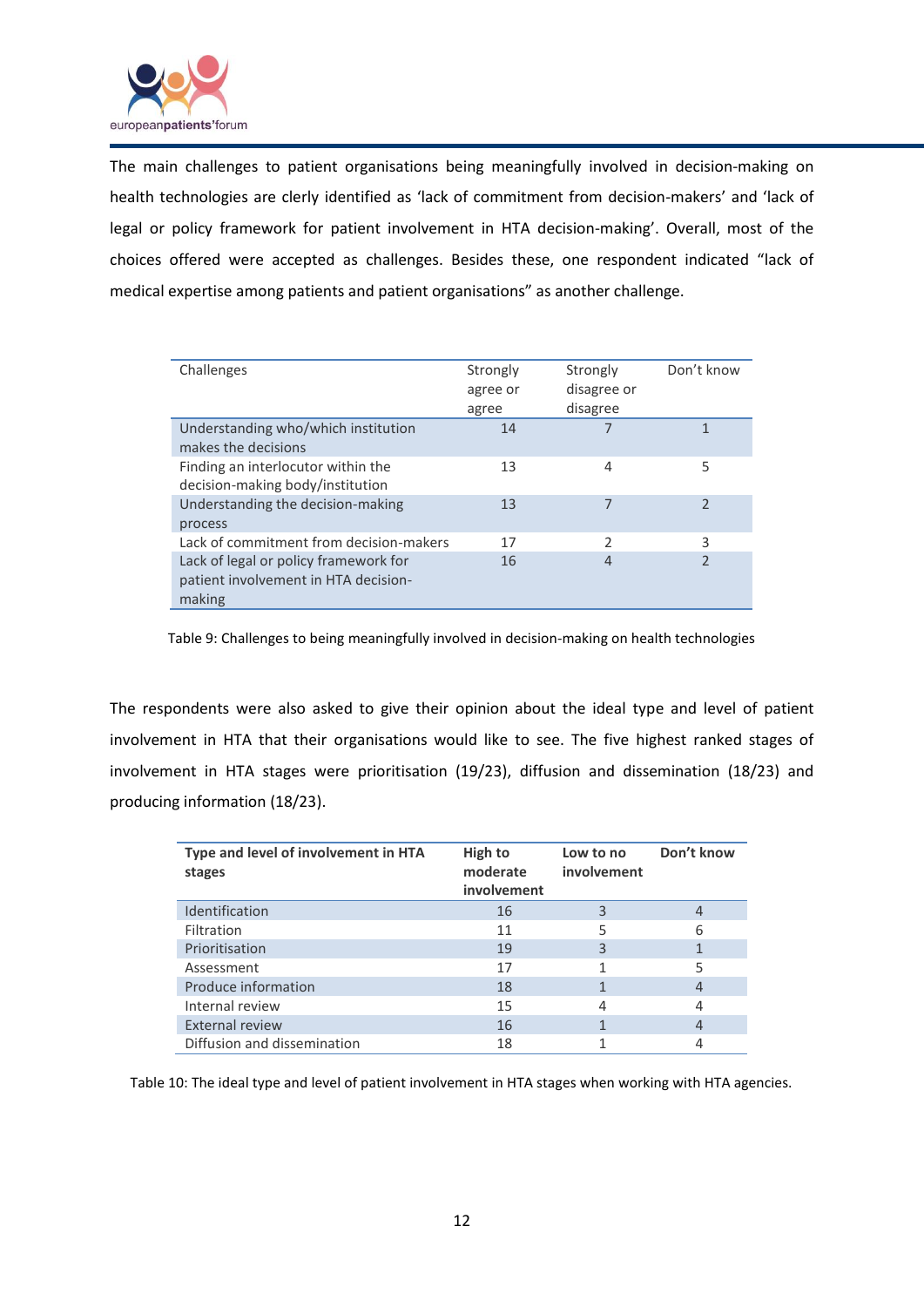

With regard to their ideal involvement in decision-making on health technologies the two highest ranked ares were public consultations (20/22) and providing patient evidence that has been included in HTA reports used by decision-makers (18/22). One comment was also received:

*"We think consultation, decision-making and that kind of thing should not be a matter of blood, sweat and tears; a matter of life and death (although that, literally, is what is involved). But it should be honest and genuine."*

| Involvement in HTA stages through                                                            | High to<br>moderate<br>involvement | Low to no<br>involvement | Don't know |
|----------------------------------------------------------------------------------------------|------------------------------------|--------------------------|------------|
| Appraisal committees                                                                         | 17                                 | 3                        | 2          |
| <b>Public consultations</b>                                                                  | 20                                 | 2                        | 1          |
| Provide patient evidence that has been<br>included in HTA reports used by<br>decision-makers | 18                                 | 1                        | 4          |
| Appeals against the final<br>recommendations of the decision<br>makers                       | 16                                 | 1                        | 5          |
| Involvement in prioritising HTA research<br>topics/topic selection/scoping                   | 16                                 |                          | 4          |

Table 11: The ideal type and level of patient involvement in decision-making on health technologies

Repondents were then asked whether they know any **good practices** supporting patient involvement in HTA from their experience or that of other patient organisations or sources. 10 respondents responded positively and six of them listed these good practices.

Thes were described as involvement in appraisal committees; participation in evaluation of the critical trial process for the development of a new drug; ongoing collaboration with the HTA agency/institution.

Respondents were finally asked what they would recommend in very concrete terms to HTA agencies in order for them to actively support patient involvement. Fifteen responses were received. Issues identifed included need for better and timely communication with patient organisations, for partnership, for technologies to be better explained, for wider dissemination of information on the benefits of HTA for patients, for transparency, need to ask for patients' opinions more often:

*"Patient representatives and organisations should be trained to do the work. They should be involved in a timely fashion (not asked to comment within a week like […]). They should be*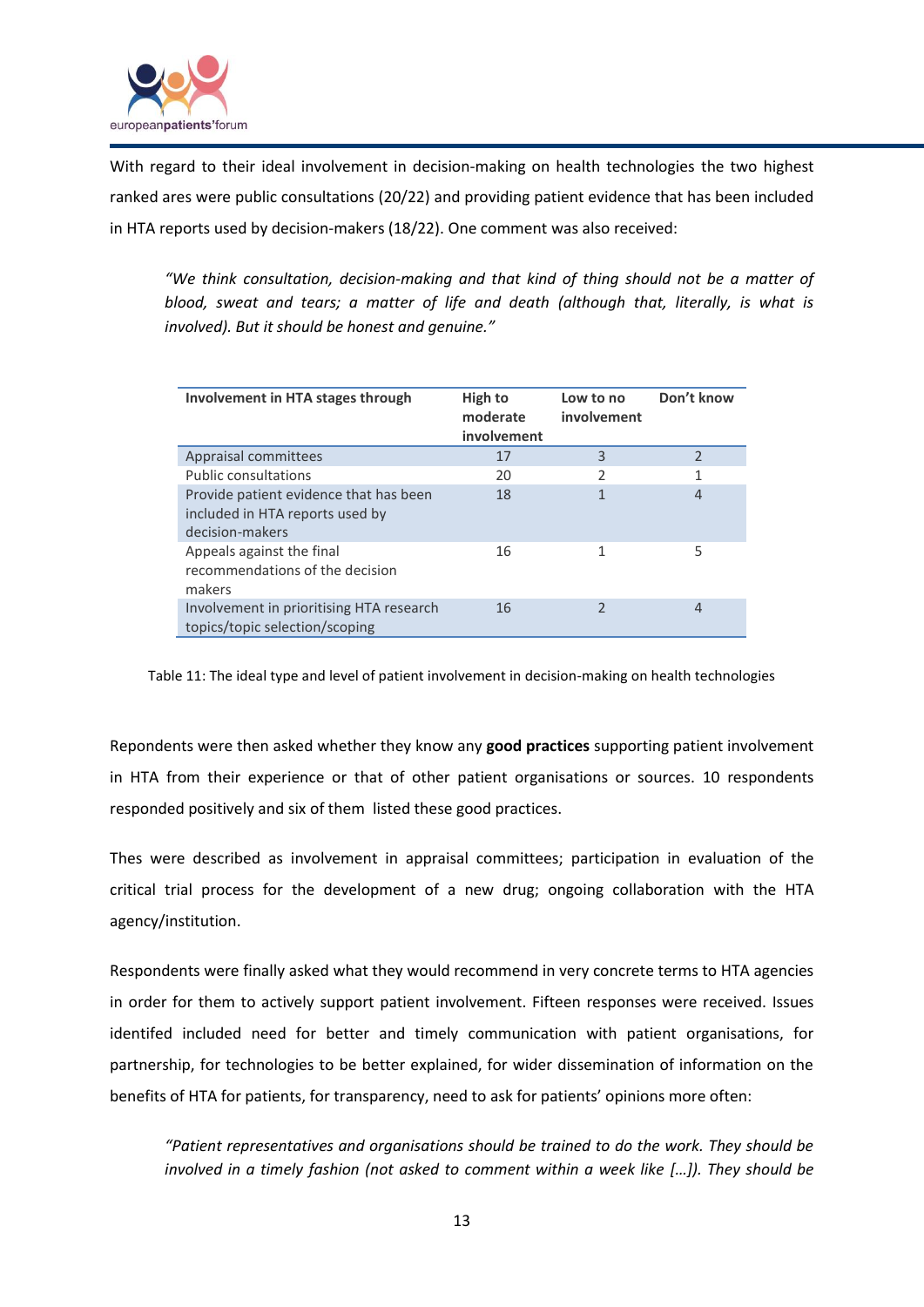

*involved in setting the outcome measures and criteria for assessing added therapeutic value and effectiveness, not only in the end in the review and assessment phase, but much earlier when drafting the studies in order to prepare the reports."*

*"We recommend HTA agencies to not make decisions for patients, without the patients' opinion. It's important to have an inside view of how a product affects someone. That is necessary for both agencies and patients, since both the patient's life and the agency's reputation are at stake."*

One respondent also mentioned that patient organisations should try to improve their capacity in order to be considered as partners in decision-making:

*"Above all, the HTA agencies should see patient organisations as partners in decision making. For that matter, I don't think we should expect any support from HTA agencies because it's the HTA agencies that need the support of the patients organisations during the decision making process. We, as patient representatives, have to work on the technical capacity of our members' board so it's important to have more professional / full-time organisations. So we must conquer the HTA agencies with our capability. Although, we think the decision-makers should write regulations which should open the door to the involvement of those associations that demonstrate the capability to participate in the decision-making process".*

After their recommendations for HTA agencies, respondents were also asked what they would recommend in very concrete terms to the decision makers/HTA appraisal committees in order for them to actively support patient involvement in HTA. The responses raised issues suhc as need for education and training to improve understanding and competencies, need for cooperation with patient organisations and for adequate time for patient organisations to provide meaningful contributions, and need to discuss what the needs of patient organistions are before making decisions. One of the respondents stated that the HTA agencies that have been in contact with patient organsiations should be supported by decision-makers.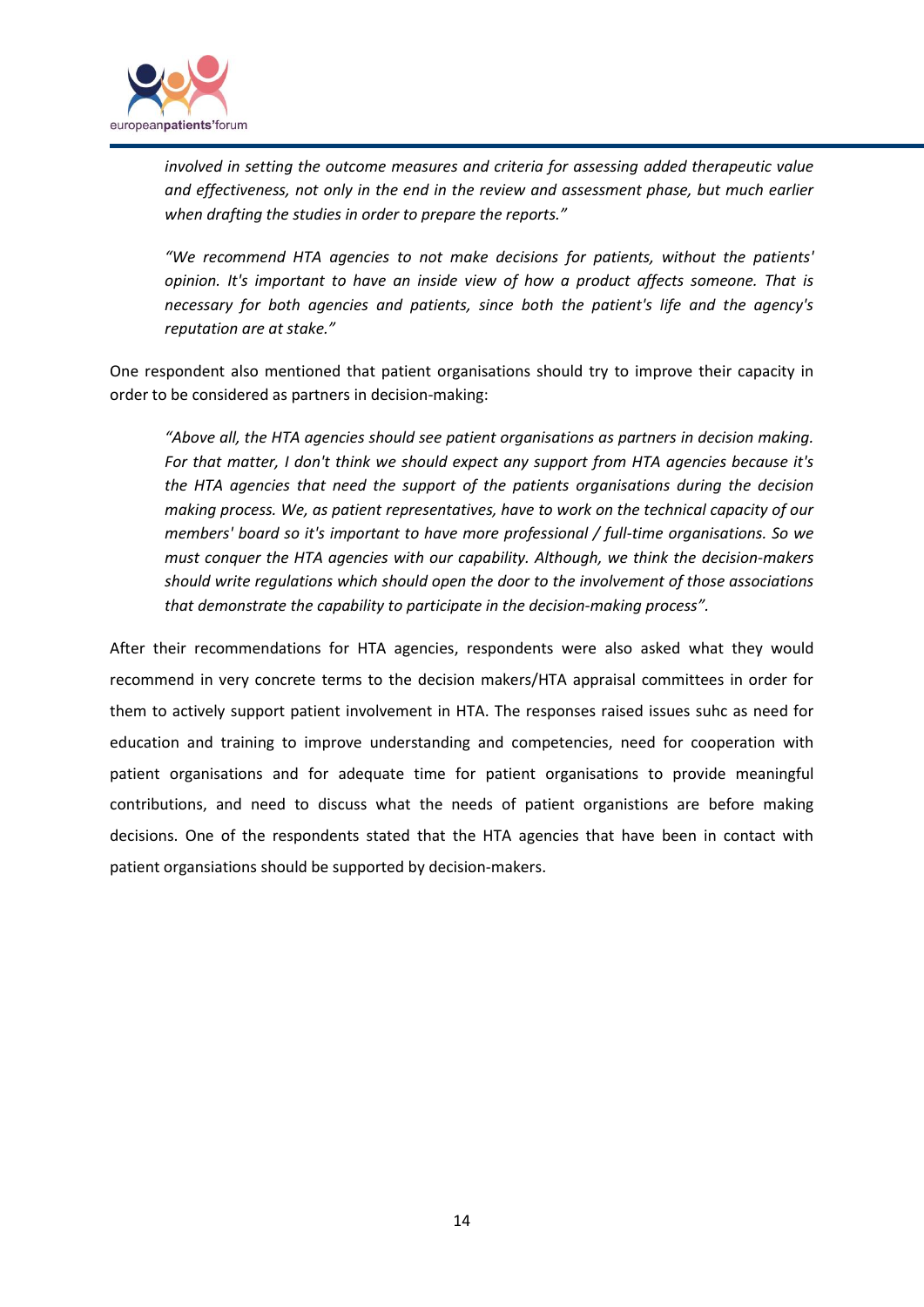

## **3. CONCLUSIONS**

Before the main findings are discussed, it is important to mention that the conclusions are formulated based on a limited number of responses. Despite several hundred patient organisations receiving the survey and several follow-ups, only 23 responded. 10 out of the 23 said they are involved in HTA; and of these 10, only eight responded with details about their involvement. Of the remaining 13, 12 of them had never been involved in HTA and one reported that he/she did not know about his/her organisation's involvement. This is a finding in itself indicating that very few patient organisations are active in HTA.

Nonetheless in many respects the responses received serve to validate the understanding developed in the previous surveys with HTA agencies and decision-makers about the need to improve the level, scope and quality of patient involvement in HTA.

**Current status of involvement:** In both aspects of HTA and decision-making patient organisations are poorly or not involved in stages like scoping and prioritisation where decisions are made about which treatments to assess and what aspects. Without this early involvement there is a serious risk that treatments made available do not respond to patients' needs and that crucial needs remain unmet.

**Impact of patient involvement:** Respondents clearly think that patient organisations can have a high impact in helping HTA agencies and decision-makers to better understand technologies' impact in real life context and also the quality of life aspects' and thus, leading to decisions that meet patients' needs. The downside is however coming from the fact that patient involvement does not necessarily lead to the integration and weighing of the patient perspective in HTA reports and decision-making. Some of the respondents resented the 'tokenistic' approach and the lack of transparency; the clear message is that patient involvement needs to be taken seriously.

**Capacity building:** In considering what can be drawn from this survey, a critical issue is one of capacity building and competency. Some of the patient organisations that responded acknowledge that their understanding of and related skills needed to contribute to HTA and decision-making processes need to be improved. On the other hand, the main tools used by the organisations as well as HTA agencies and decision-makers are 'informational' type of tools like reports, summaries, guides, etc. An as complex subject as HTA is requires much more than information to enable patients to contribute actively.